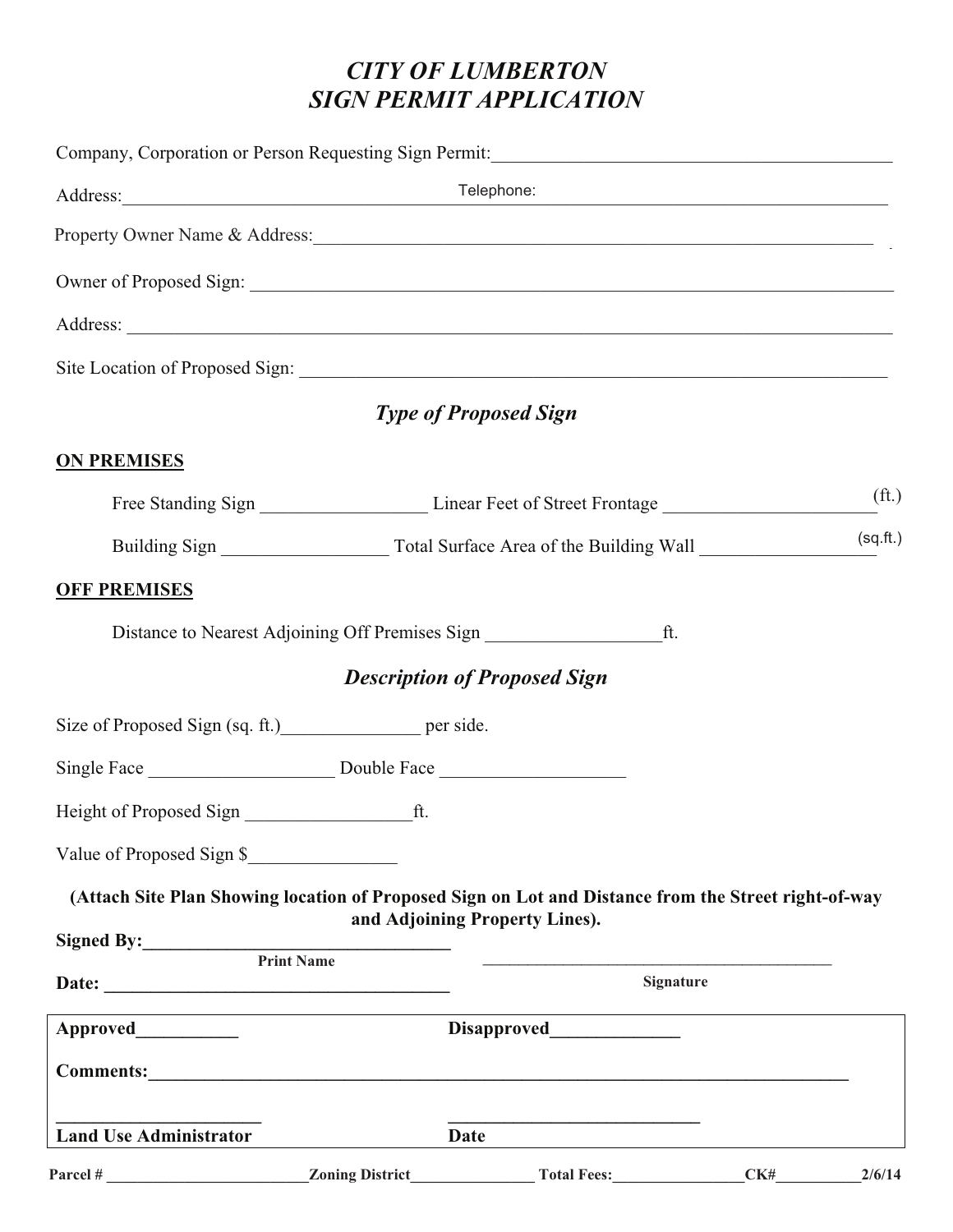#### **Effective July 1, 2018**

|                                                                   | <b>GENERAL INFORMATION</b>        |                                                             |                 |
|-------------------------------------------------------------------|-----------------------------------|-------------------------------------------------------------|-----------------|
|                                                                   |                                   | THE FOLLOWING PERMIT FEES ARE CURRENT AS OF JULY 1, 2018 NO | V. MECHANIC     |
| BUILDING, ELECTRICAL, PLUMBING, MECHANICAL OR OTHER               |                                   |                                                             |                 |
|                                                                   |                                   | PERMITS ISSUED BY THE DEPARTMENT SHALL BE VALID UNTIL FEES  | \$40.00 APPLICA |
| HAVE BEEN PAID TO THE CITY OF LUMBERTON.                          |                                   |                                                             | A. AIR CONDIT   |
|                                                                   |                                   |                                                             | 0.1             |
| <b>PERMITS WILL BE ISSUED BETWEEN THE HOURS OF 8:00 AND 10:00</b> |                                   |                                                             | 5.1             |
| A.M. AND 3:30 - 5:00 PM IN THE INSPECTIONS DEPARTMENT AT THE      |                                   |                                                             | 50              |
| <b>MUNICIPAL BUILDING, 500 N. CEDAR STREET, LUMBERTON.</b>        |                                   |                                                             | <b>SP</b>       |
| <b>FOR MORE INFORMATION ON PERMIT FEES, PLEASE CALL THE</b>       |                                   |                                                             |                 |
| PLANNING DEPARTMENT AT 671-3838.                                  |                                   |                                                             | *B. FOSSIL FU   |
|                                                                   |                                   |                                                             | 0.1             |
|                                                                   |                                   |                                                             | 50.             |
| <b>I. BUILDING PERMITS</b>                                        |                                   |                                                             | 100             |
|                                                                   |                                   |                                                             | 200             |
| A. NEW CONSTRUCTION, ADDITIONS, AND ALTERATIONS:                  |                                   |                                                             |                 |
| \$3.50 PER \$1,000 CONSTRUCTION VALUE                             |                                   |                                                             | C. REFRIGERA    |
| \$50.00 MINIMUM                                                   |                                   |                                                             | (C)             |
|                                                                   |                                   |                                                             | 0.1             |
| <b>B. REROOF OR REPAIR TO ROOF:</b>                               |                                   |                                                             | 5.              |
| \$3.50 PER \$1,000 CONSTRUCTION VALUE                             |                                   |                                                             | 15              |
| \$50.00 MINIMUM                                                   |                                   |                                                             |                 |
| C. BUILDING DEMOLITION:                                           |                                   |                                                             | D. COOKING E    |
| <b>RESIDENTIAL</b>                                                |                                   | \$100.00                                                    | (C)<br>0.1      |
| <b>COMMERCIAL</b>                                                 | 0.1-10,000 SOFT.                  | \$150.00                                                    | 10.             |
|                                                                   | $10,001+$                         | \$250.00                                                    | 50.             |
| <b>D. MOVING PERMIT:</b>                                          |                                   |                                                             | 10              |
|                                                                   |                                   | \$100.00                                                    |                 |
| <b>II. INSULATION</b>                                             |                                   |                                                             | E.              |
| <b>\$0.020 PER SQUARE FOOT HEATED FLOOR</b>                       |                                   |                                                             |                 |
| (\$40.00 MINIMUM)                                                 |                                   |                                                             | $\mathbf{V}$    |
|                                                                   |                                   |                                                             | $\mathcal{I}$   |
| <b>III. ELECTRICAL</b>                                            |                                   |                                                             |                 |
| \$40.00 APPLICATION FEE PLUS                                      |                                   |                                                             | Þ               |
|                                                                   |                                   |                                                             |                 |
| \$5.00 PER 220 VOLT OUTLET                                        |                                   |                                                             | *E. GAS!        |
| \$0.50 PER 110 VOLT OUTLET                                        |                                   |                                                             |                 |
| \$5.00 PER MOTOR                                                  |                                   |                                                             | * 1             |
|                                                                   |                                   |                                                             | VI MISCELLA     |
| <b>SERVICE CHANGE &amp; REPAIR</b>                                |                                   |                                                             |                 |
| <b>UP TO 200 AMP</b>                                              |                                   | \$40.00                                                     | *A. A           |
| 201 AMP+                                                          |                                   | \$60.00                                                     | $*B. \quad L$   |
|                                                                   |                                   |                                                             | $*C. F$         |
| <b>IV. PLUMBING</b>                                               |                                   |                                                             | $*D. F$         |
| A. \$40.00 APPLICATION FEE PLUS:                                  |                                   |                                                             | *E. C           |
| \$5.00 PER FIXTURE                                                |                                   |                                                             |                 |
| <b>B. SPRINKLER SYSTEM</b>                                        |                                   |                                                             | VII. MOBILE H   |
|                                                                   | \$0.03 PER SQUARE FOOT FLOOR AREA |                                                             |                 |
|                                                                   |                                   |                                                             | \$30.00 SE      |
|                                                                   |                                   |                                                             | \$30.00 EL      |
|                                                                   |                                   |                                                             | \$30.00 PL      |

#### **V. MECHANICAL**

**\$40.00 APPLICATION FEE PLUS:**

|                             | A. AIR CONDITIONING & HEAT PUMPS  |                           |                                                    |
|-----------------------------|-----------------------------------|---------------------------|----------------------------------------------------|
|                             | $0.1 - 5$ TONS                    |                           | \$20.00                                            |
|                             | 5.1 - 50 TONS                     |                           | \$25.00                                            |
|                             | <b>TONS</b><br>50+                |                           | \$60.00                                            |
|                             | <b>SPLIT SYSTEMS ADD</b>          |                           | \$5.00                                             |
|                             | *B. FOSSIL FUEL BURNING EQUIPMENT |                           |                                                    |
|                             | $0.1 - 50,000$                    | <b>BTU</b>                | \$15.00                                            |
|                             | 50,000 - 100,000 BTU              |                           | \$20.00                                            |
|                             | 100,000 - 200,000 BTU             |                           | \$25.00                                            |
|                             | $200,001 +$                       | <b>BTU</b>                | \$30.00                                            |
| C. REFRIGERATION            |                                   |                           |                                                    |
|                             | (COMPRESSOR RATING)               |                           |                                                    |
|                             | $0.1 - 5$                         | <b>TONS</b>               | \$15.00                                            |
|                             | $5.1 - 15$                        | <b>TONS</b>               | \$20.00                                            |
|                             | $15 +$                            | <b>TONS</b>               | \$30.00                                            |
|                             | <b>D. COOKING EQUIPMENT HOODS</b> |                           |                                                    |
|                             | (COMMERCIAL ONLY)                 |                           |                                                    |
|                             | $0.1 - 10$                        | SQ.FT.                    | \$20.00                                            |
|                             | $10.1 - 50$                       | SQ.FT.                    | \$25.00                                            |
|                             | $50.1 - 100$                      | SO.FT.                    | \$30.00                                            |
|                             | $100+$                            | SO.FT.                    | \$40.00                                            |
|                             |                                   |                           |                                                    |
|                             | <b>EXHAUST FANS</b>               |                           | \$5.00                                             |
|                             | <b>VENTILATION EQUIPMENT</b>      |                           |                                                    |
|                             |                                   | (OTHER THAN RESIDENCES)   | \$20.00                                            |
|                             |                                   |                           | <b>MODIFICATION, REPAIR OR REPLACEMENT OF DUCT</b> |
|                             | <b>WORK</b>                       |                           | \$30.00                                            |
|                             | *E. GAS PIPING                    |                           | \$30.00                                            |
|                             | * NO APPLICATION FEE              |                           |                                                    |
|                             | VI MISCELLANEOUS FEES             |                           |                                                    |
|                             | *A. ABC COMPLIANCE                |                           | \$40.00                                            |
|                             | *B. DAYCARE COMPLIANCE            |                           | \$40.00                                            |
| *C. FUEL TANK PRESSURE TEST |                                   | \$40.00                   |                                                    |
|                             | *D. POWER OUTS (VACANT)           |                           | \$40.00                                            |
|                             |                                   | *E. COMMERCIAL FIRE ALARM | \$40.00                                            |
| VII. MOBILE HOMES           |                                   |                           |                                                    |
|                             | \$30.00 SET UP FEE                |                           |                                                    |
|                             | \$30.00 ELECTRICAL FEE            |                           |                                                    |
|                             | \$30.00 PLUMBING FEE              |                           |                                                    |
|                             |                                   |                           |                                                    |

**\$30.00 REINSPECTION FEE**

**VIII. SIGNS**

|                   | A. NEW SIGN<br>1. OUTDOOR ADVERTISING                                                             | <b>OFF PREMISES \$100.00 PER SIDE</b> |                                                                                    |                                                                               |
|-------------------|---------------------------------------------------------------------------------------------------|---------------------------------------|------------------------------------------------------------------------------------|-------------------------------------------------------------------------------|
|                   | 2. PRINCIPLE USE<br>$0 - 50$<br>$51+$                                                             | SQ.FT.<br>SQ.FT.                      | \$50.00<br>\$100.00                                                                |                                                                               |
|                   | <b>4. TEMPORARY -</b>                                                                             |                                       | 3. COMMERCIAL ACCESSORY - \$10.00 PER SIDE<br>\$10.00 PER SIDE                     |                                                                               |
|                   | <b>B. MODIFICATION</b><br><b>ALL SIGNS</b>                                                        |                                       | \$25.00 PER SIDE                                                                   |                                                                               |
| VIIII. OTHER FEES |                                                                                                   |                                       |                                                                                    |                                                                               |
|                   | A. SPECIAL USE PERMIT<br><b>1. APPLICATION FEE</b>                                                | A. PER LOT W/IMPROVEMENTS             | 2. SUBDIVISION - PAYABLE AT FINAL PLAT STAGE<br><b>B. PER LOT W/O IMPROVEMENTS</b> | \$250.00<br>\$50.00<br>\$20.00                                                |
|                   | <b>APPLICATION</b>                                                                                |                                       | <b>B. VARIANCE OR APPEAL TO ADMINISTRATIVE DECISION:</b>                           | \$250.00                                                                      |
|                   | <b>C. REZONING PETITION</b><br><b>APPLICATION</b>                                                 |                                       |                                                                                    | \$250.00                                                                      |
|                   | <b>D. ANNEXATION PETITION</b><br><b>APPLICATION</b>                                               |                                       |                                                                                    | \$100.00                                                                      |
|                   | E. LAND USE PERMIT (ZONING)                                                                       |                                       |                                                                                    | \$25.00                                                                       |
|                   | <b>F. ZONING CERTIFICATION LETTER</b>                                                             |                                       |                                                                                    | \$5.00                                                                        |
|                   | <b>G. SITE PLAN REVIEW</b>                                                                        |                                       |                                                                                    |                                                                               |
|                   | (LESS THAN 1 ACRE)<br>(FROM 1 TO 4.9 ACRES)<br>(5 ACRES & LARGER)<br>3RD & EACH ADDITIONAL REVIEW |                                       |                                                                                    | \$50.00<br>\$150.00<br>\$250.00<br>\$50.00                                    |
|                   | <b>H. LAND USE ORDINANCE</b>                                                                      |                                       |                                                                                    | \$30.00                                                                       |
|                   | <b>COPIES</b><br>$8.5''$ X 11" (14")<br>11" X 17"<br>18" X 24"<br>24" X 36"<br>30" X 42"          |                                       |                                                                                    | .25<br>\$<br>\$<br>.50 <sub>1</sub><br>\$<br>\$<br>2.00<br>3.00<br>\$<br>4.00 |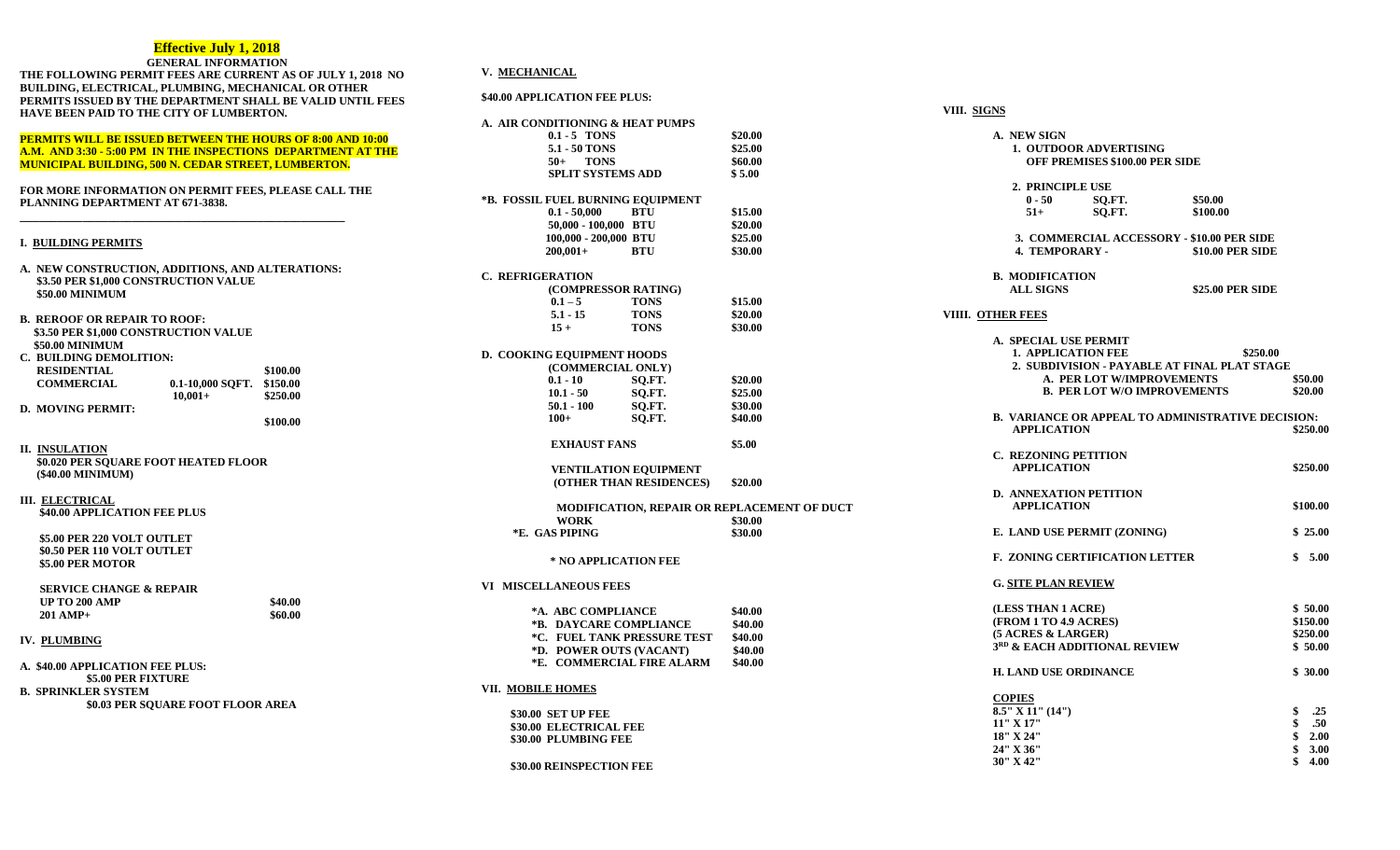# **DEPARTMENT OF PLANNING & INSPECTIONS**

#### **DEVELOPMENT REVIEW PROCEDURES**

#### **PLAN REVIEW**

**CHAPTER 35 OF THE LUMBERTON CITY CODE REQUIRES THE PREPARATION AND SUBMITTAL OF DEVELOPMENT PLANS FOR REVIEW AND APPROVAL PRIOR TO THE ISSUANCE OF A BUILDING PERMIT. THE DEPARTMENT COORDINATES THIS FUNCTION FOR THE CITY AND ADVISES APPLICANTS OF THEIR RESPONSIBILITIES RELATIVE TO PLAN SUBMISSION, PERMIT ISSUANCE, AND FEE PAYMENT.**

**MOST BUILDING PERMITS CAN BE ISSUED WITHIN 2 TO 4 WORKING DAYS WHILE MOST TRADE PERMITS CAN BE ISSUED UPON APPLICATION. THE INFORMATION REQUIRED TO BE DISCLOSED FOR THE ISSUANCE OF A PERMIT IS REFLECTED ON THE APPLICATIONS OR ON THE SITE PLAN CHECK LIST, ALL OF WHICH ARE AVAILABLE AT THE DEPARTMENT.**

**BUILDING PERMITS FOR CHANGE OF USE, NEW CONSTRUCTION, ADDITIONS, ETC. REQUIRE THE SUBMISSION OF DETAILED DEVELOPMENT SITE PLANS AS WELL AS CONSTRUCTION DRAWINGS AND SPECIFICATIONS.**

#### **REVIEW BY OTHER AGENCIES**

**THE TYPE OR LOCATION OF A DEVELOPMENT PROPOSAL MAY REQUIRE THE REVIEW OF PLANS AND SPECIFICATIONS BY STATE OR FEDERAL AGENCIES. WHILE THE APPLICANT IS RESPONSIBLE FOR ENSURING COMPLIANCE WITH THE REGULATIONS OF OTHER AGENCIES, THE DEPARTMENT WILL ROUTE PLANS TO THE RELEVANT CITY AGENCIES FOR REVIEW AND COMMENT. PERMITS MAY NEED TO BE OBTAINED FROM THESE AGENCIES AND FEES PAID.**

**IN ADDITION, AUTHORIZATION TO USE A TRACT OF LAND MY REQUIRE THE APPROVAL OF THE LUMBERTON CITY COUNCIL OR BOARD OF ADJUSTMENT; THESE APPROVALS ARE SUBJECT TO A PUBLIC HEARING PROCESS AND CAN REQUIRE SEVERAL MONTHS TO CONCLUDE.**

#### **OTHER FEES**

**FEES MY BE ASSESSED BY STATE AND FEDERAL AGENCIES AS WELL AS THE OTHER CITY AGENCIES. EXAMPLES INCLUDE THE PUBLIC WORKS DEPARTMENT FEES FOR DRIVEWAY CUTS, WATER CONNECTION, SEWER CONNECTION, AND STORM DRAINAGE, ALSO THE ELECTRIC UTILITIES DEPARTMENT FEES FOR SERVICE CONNECTIONS.**

**THESE FEES AS, APPROPRIATE, MUST BE PAID PRIOR TO THE ISSUANCE OF A BUILDING PERMIT.**

| <b>MUNICIPAL PLANNING AUTHORITY</b><br>THE CITY OF LUMBERTON ENFORCES<br><b>COMPREHENSIVE LAND USE CODES WITHIN ITS</b><br><b>CORPORATE LIMITS AND EXTRATERRITORIAL</b><br><b>JURISDICTION. QUESTIONS ABOUT THE LOCATION OF</b><br><b>ITS PLANNING BOUNDARY SHOULD BE DIRECTED TO</b><br>THE PLANNING DEPARTMENT AT (910) 671-3838. |                      |  |  |
|-------------------------------------------------------------------------------------------------------------------------------------------------------------------------------------------------------------------------------------------------------------------------------------------------------------------------------------|----------------------|--|--|
| <b>MUNICIPAL UTILITIES</b><br>THE CITY OF LUMBERTON IS A FULL SERVICE UTILITY<br>PROVIDER OFFERING WATER, SANITARY SEWER, AND<br><b>ELECTRIC UTILITY SERVICES.</b>                                                                                                                                                                  |                      |  |  |
| <b>CONTACT PERSONS</b>                                                                                                                                                                                                                                                                                                              |                      |  |  |
| PLANNING DIRECTOR<br><b>ARTRIEL KIRCHNER</b>                                                                                                                                                                                                                                                                                        | 671-3976             |  |  |
| <b>DEPUTY PLANNING DIRECTOR</b><br><b>BRIAN NOLLEY</b>                                                                                                                                                                                                                                                                              | 671-3977             |  |  |
| <b>INSPECTIONS DIRECTOR</b><br><b>BEN ANDREWS</b>                                                                                                                                                                                                                                                                                   | 671-3837             |  |  |
| <b>BUILDING INSPECTORS</b><br><b>JEREMY WOODELL</b><br><b>BOBBY RAY MEARES</b>                                                                                                                                                                                                                                                      | 671-3839<br>671-3840 |  |  |
| <b>CODE ENFORCEMENT OFFICER</b><br><b>STEPHANIE CANADY</b>                                                                                                                                                                                                                                                                          | 671-3842             |  |  |
| <b>FIRE INSPECTOR</b><br><b>SETH HUTCHINSON</b>                                                                                                                                                                                                                                                                                     | 671-3841             |  |  |
| COMMUNITY DEVELOPMENT ADMINISTRATOR<br><b>VACANT</b>                                                                                                                                                                                                                                                                                | 671-3844             |  |  |
| <b>PUBLIC WORKS DIRECTOR</b><br><b>ROB ARMSTRONG</b>                                                                                                                                                                                                                                                                                | 671-3851             |  |  |
| <b>ELECTRIC UTILITIES DIRECTOR</b><br><b>LAMAR BRAYBOY</b>                                                                                                                                                                                                                                                                          | 671-3865             |  |  |
|                                                                                                                                                                                                                                                                                                                                     |                      |  |  |

## **Planning & Inspections Fee**

# **CITY OF LUMBERTON**



## **PERMIT FEE SCHEDULE EFFECTIVE JULY 1, 2018**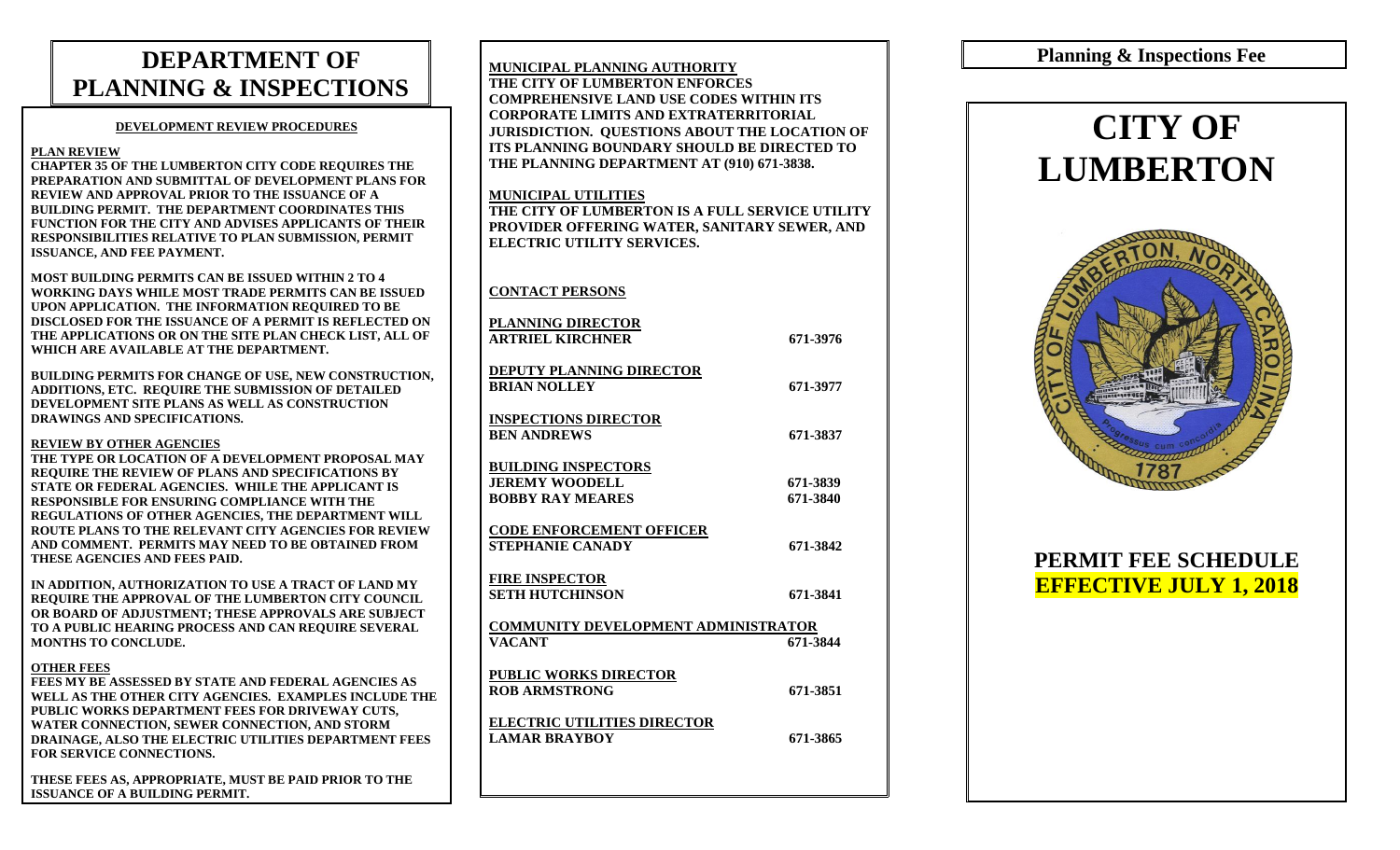#### **CHAPTER 35 ARTICLE XVII. SIGNS\***

#### **Sec. 35-270. Definitions.**

Unless otherwise specifically provided, or unless clearly required by the context, the words and phrases defined in this section shall have the meaning indicated when used in this article:

*Building sign.* A sign that is attached to a building wall or structure.

Changeable Copy sign. Any sign that is designed so that copy can be periodically changed, either manually in the field or through mechanical or computerized methods, including but not limited to readerboards and computerized pixel-lit message boards. This definition shall not apply to off-premises/outdoor advertising displays whose face may periodically rotate or change to display multiple messages.

*Flag.* A piece of cloth or material of like flexibility, usually rectangular in shape, attached from one (1) or two (2) edges, of distinctive color and design, used as a symbol, decoration or advertisement. This definition includes political flags and does not include purely decorative flags erected on residential property.

*Freestanding sign.* A sign that is attached to, erected on, or supported by some structure (such as a pole, mast, frame, or other structure) that is not itself an integral part of a building or other structure whose principal function is something other than the support of a sign. A sign that stands without supporting elements, such as "sandwich sign," is also a freestanding sign.

*Logo or corporate logo.* The graphic or pictorial presentations of a message, including, but not limited to, the use of shapes, designs, decorations, emblems, symbols or illustrations, or the superimposition of letters or numbers, or any other use of graphics or images.

*Off-premises signs/outdoor advertising display.* A sign that draws attention to or communicates information about a business, service, commodity, accommodation, attraction, or other activity that is conducted, sold or offered at a location other than the premises on which the sign is located.

*Sign.* Any device that (1) is sufficiently visible to persons not located on the lot where such device is located to accomplish either of the objectives set forth in subdivision two of this definition, and (2) is designed to attract the attention of such persons or to communicate information to them.

*Streamer.* A long narrow flag, banner, or pennant; or an interconnected series of small triangular or rectangular flags.

*Temporary sign.* A sign that (1) is used in connection with a circumstance, situation, or event that is designed, intended or expected to take place or to be completed within a reasonably short or definite period after erection of such sign, or (2) is intended to remain on the location where it is erected or placed for a period of not more than fifteen (15) days. If a sign display area is permanent but the message displayed is subject to periodic changes, that sign shall not be regarded as temporary.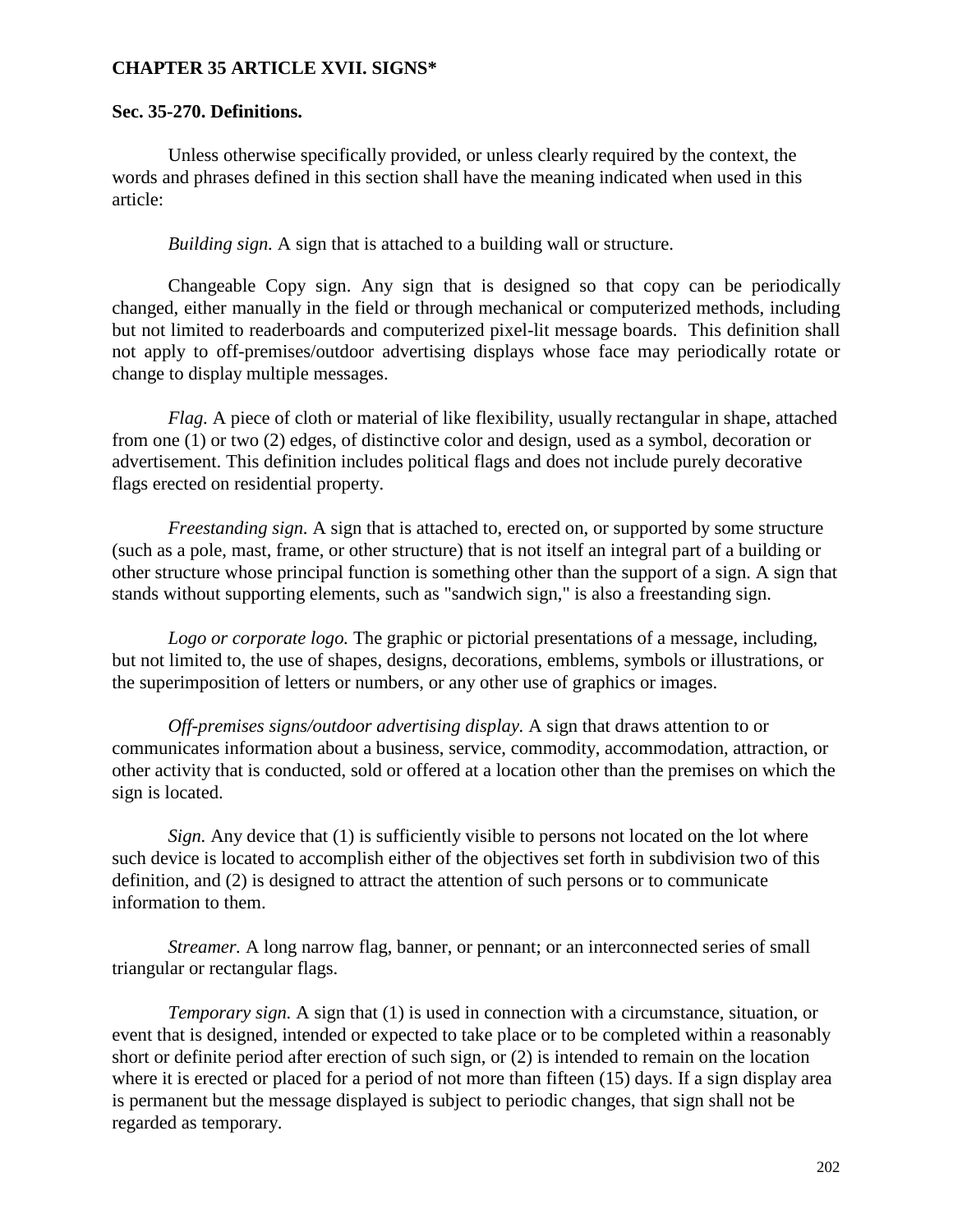#### **Sec. 35-271. Permit required for signs.**

- (a) Except as otherwise provided in sections 35-272 (Signs excluded from regulation) and 35-273 (Certain temporary signs; permit exceptions and additional regulations) no sign may be erected, moved, enlarged, or substantially altered except in accordance with and pursuant to:
	- (1) A zoning permit, conditional use permit, or special use permit if the sign is erected, moved, enlarged or altered as part of development activity that required such a permit; or
	- (2) A sign permit if the development activity does not involve a change in use and therefore none of the permits specified in subsection (1) is required; or
	- (3) A conditional use permit if such a permit is required to be received pursuant to the provision of section 35-277(g).
- (b) The permits listed in paragraph (a) may be issued only if the plans submitted demonstrate that the signs, if constructed in accordance with those plans, will conform to all of the requirements of this chapter.

(Ord. No. 927, 1-12-87; Ord. No. 1228, 8-6-90)

#### **Sec. 35-272. Signs excluded from regulations.**

The following signs are exempt from regulation under this chapter except for those stated in subsections 35-282(b) through (e):

- (1) Signs not exceeding four (4) square feet in area that are customarily associated with residential use and that are not of a commercial nature, such as (a) signs giving property identification names or numbers or names of occupants, (b) signs on mailboxes or paper tubes, and (c) signs posted on private property relating to private parking or warning the public against trespassing or danger from animals.
- (2) Signs erected by or on behalf of or pursuant to the authorization of a governmental body, including legal notices, identification and informational signs, and traffic, directional or regulatory signs.
- (3) Official signs of a noncommercial nature erected by public utilities.
- (4) Flags, pennants, or insignia of any governmental or nonprofit organization when not displayed in connection with a commercial promotion or as an advertising device.
- (5) Integral decorative or architectural features of buildings or works of art, so long as such features or works do not contain letters, trademarks, moving parts, or lights.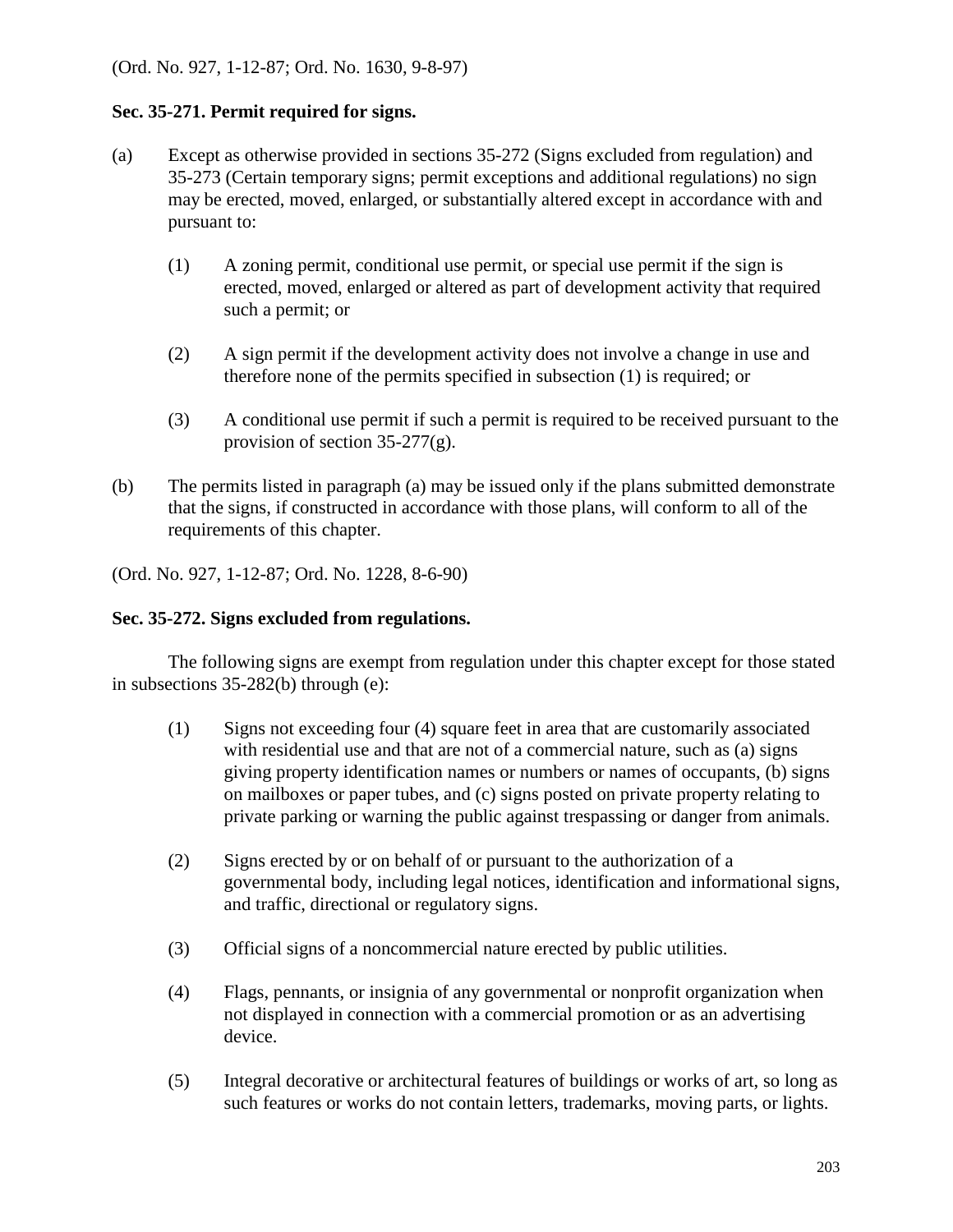- (6) Signs directing and guiding traffic on private property that do not exceed four (4) square feet each and that bear no advertising matter.
- (7) Church bulletin boards, church identification signs, and church directional signs that do not exceed one per abutting street and thirty-two (32) square feet in area and that are not internally illuminated.
- (8) Signs painted on or otherwise permanently attached to currently licensed motor vehicles that are not primarily used as signs.
- (9) Signs proclaiming religious, political, or other noncommercial messages (other than those regulated by Chapter 3, Article II. *Political Campaign Signs*, of the Code of the City of Lumberton) that do not exceed one per abutting street and sixteen (16) square feet in area and that are not internally illuminated.

(Ord. No. 927, 1-12-87)

## **Sec. 35-273. Certain temporary signs; permit exemptions and additional regulations.**

- (a) The following temporary signs are permitted without a zoning, special use, conditional use, or sign permit. However such signs shall conform to the requirements set forth below as well as all other applicable requirements of this chapter except those contained in sections 35-276 through 35-278.
	- (1) Signs containing the message that the real estate on which the sign is located (including buildings) is for sale, lease, or rent, together with information identifying the owner or agent. Such signs shall be removed immediately after sale, lease, or rental. A single sign on each street frontage may be erected. All Such real estate signs shall meet the following restrictions:

(a) May not exceed six (6) square feet in area for single family/duplex lots and commercial properties less than one (1) acre.

(b) May not exceed thirty-two (32) square feet for all other commercial property.

(c) May not exceed sixty-four (64) square feet for commercial property located within two-hundred (200) feet of an interstate right-of-way.

- (2) Construction site identification signs. Such signs may identify the project, the owner or developer, architect, engineer, contractor and subcontractors, funding sources, and may contain related information. Not more than one such sign may be erected per site, and it may not exceed thirty-two (32) square feet in area. Such signs shall not be erected prior to the issuance of a building permit and shall be removed within ten (10) days after the issuance of the final occupancy permit.
- (3) Signs attached temporarily to the interior of a building window or glass door. Such signs, individually or collectively, may not cover more than fifty (50) percent of the surface area of the transparent portion of the window or door to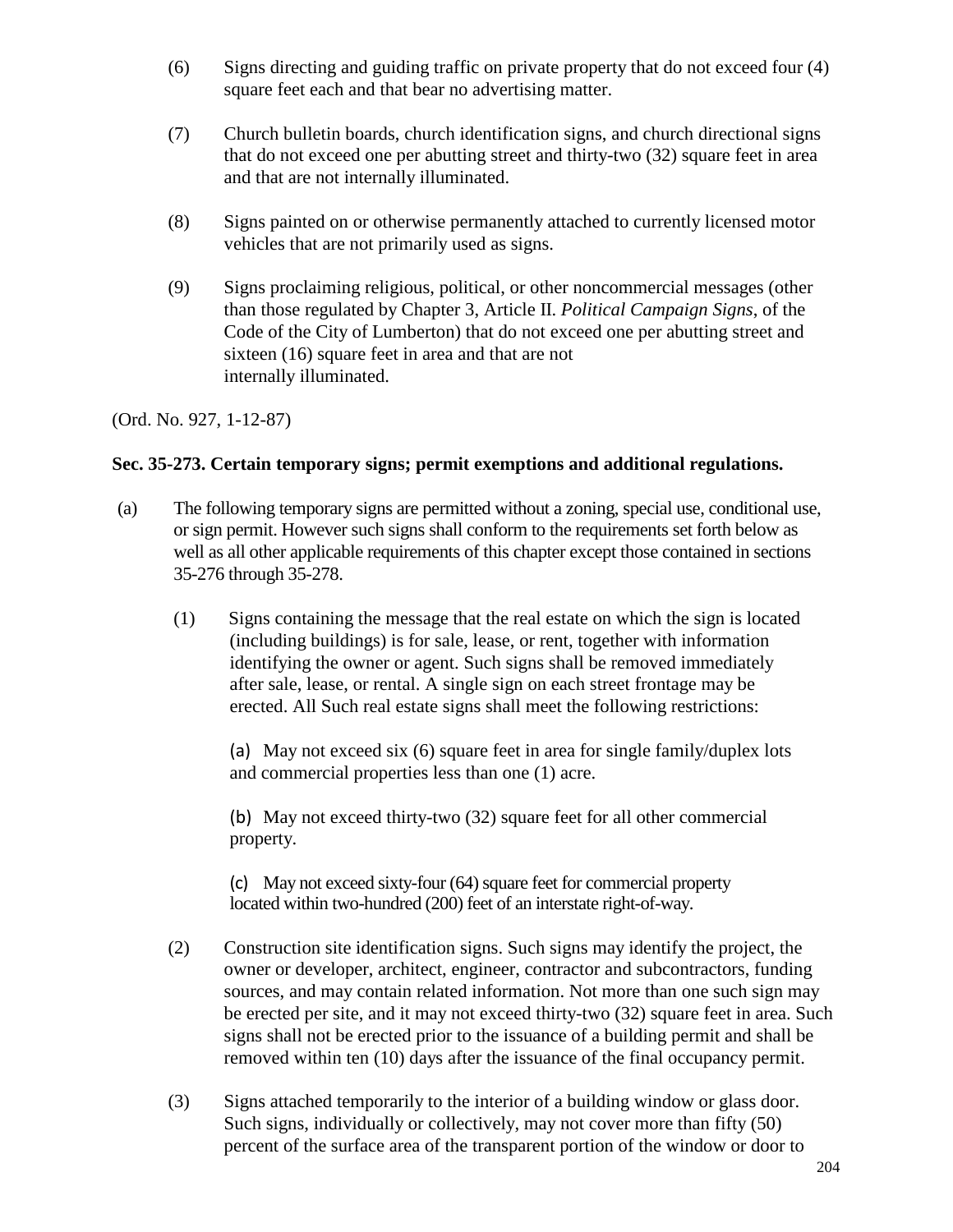which they are attached. Such signs shall be removed within thirty (30) days after placement.

- (4) Displays, including lighting, erected in connection with the observance of holidays. Such signs shall be removed within ten (10) days following the holidays.
- (5) Signs erected in connection with elections or political campaigns. Such signs shall be regulated solely by Chapter 3, Article II. *Political Campaign Signs*, of the Code of the City of Lumberton).
- (6) Signs indicating that a special event such as a fair, carnival, circus, festival or similar happening is to take place on the lot where the sign is located. Such signs may be erected not sooner than two (2) weeks before the event and must be removed not later than three (3) days after the event.
- (7) Temporary signs not covered in the foregoing categories, so long as such signs meet the following restrictions:
	- (a) Not more than one such sign may be located on any lot.
	- (b) No such sign may exceed four (4) square feet in surface area.
	- (c) Such sign may not be displayed for longer than three (3) consecutive days nor more than ten (10) days out of any three hundred sixty-five-day period.
- (b) Other temporary signs not listed in paragraph (a) shall be regarded and treated in all respects as permanent signs, except that (as provided in section 35-276) temporary signs shall not be included in calculating the total amount of permitted sign area.

(Ord. No. 927, 1-12-87; Ord. No. 2006.04.01, 04-24-2006)

### **Sec. 35-274. Determining the number of signs.**

- (a) For the purpose of determining the number of signs, a sign shall be considered to be a single display surface or display device containing elements organized, related, and composed to form a unit. Where matter is displayed in a random manner without organized relationship of elements, each element shall be considered a single sign.
- (b) Without limiting the generality of paragraph (a), a multisided sign shall be regarded as one sign.

(Ord. No. 927, 1-12-87)

### **Sec. 35-275. Computation of sign area.**

(a) The surface area of a sign shall be computed by including the entire area within a single, continuous, rectilinear perimeter of not more than eight (8) straight lines, or a circle or an ellipse, enclosing the extreme limits of the writing, representation, emblem or other display, together with any material or color forming an integral part of the background of the display or used to differentiate the sign from the backdrop or structure against which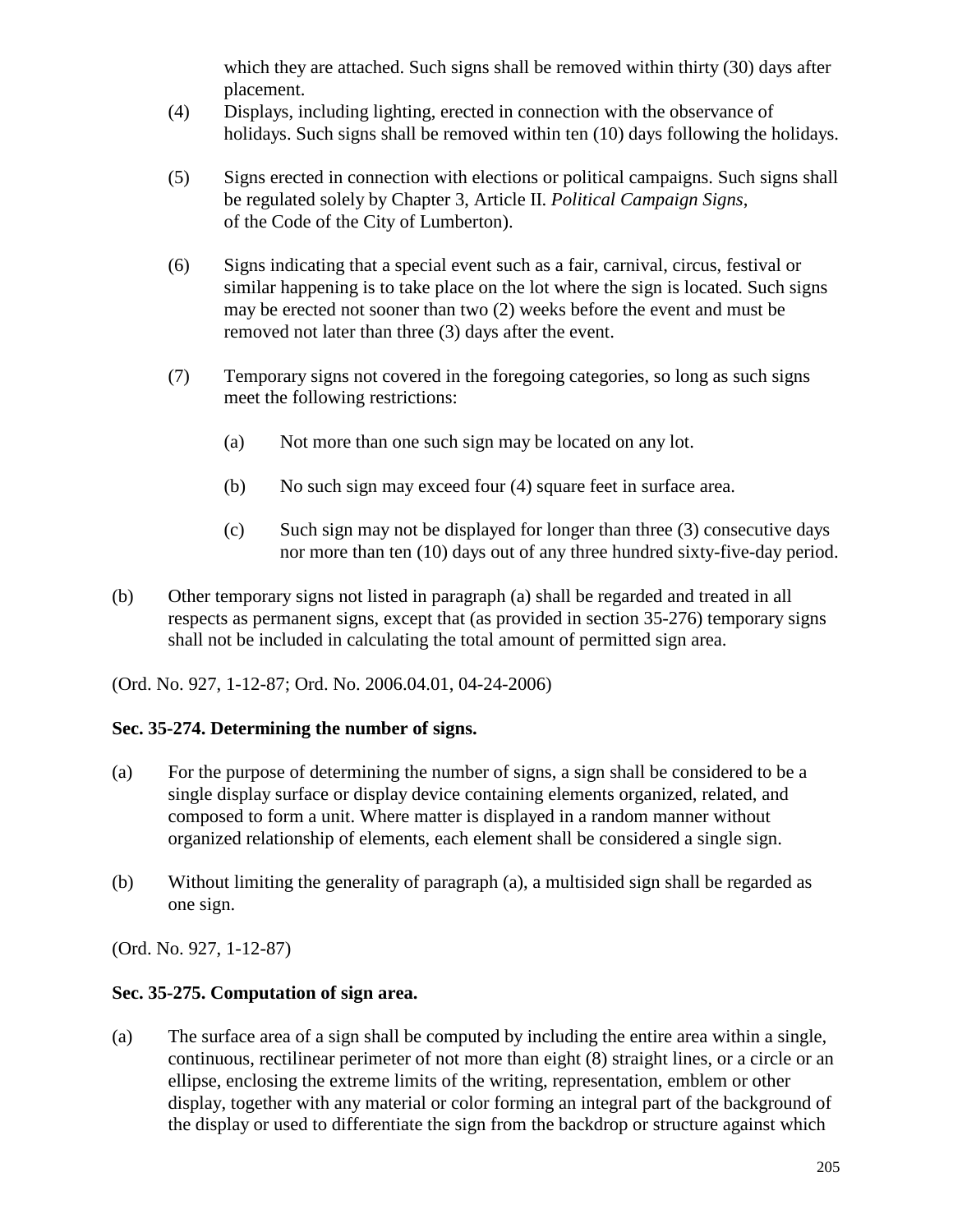it is placed, but not including any supporting framework or bracing that is clearly incidental to the display itself.

- (b) If the sign consists of more than one section or module, all of the area, including that between sections or modules, shall be included in the computation of the sign area.
- (c) With respect to three-dimensional or multi-sided signs, the surface area shall be computed by including the total of all sides designed either to attract attention or communicate information.
- (d) The sign surface area of any sign located on the wall of a structure where the closest element of the sign is at least one hundred (100) feet from the street centerline shall be computed by multiplying the true sign surface area (determined in accordance with the other provisions of this section) by five-tenths (0.5).
- (e) Unless otherwise provided in this article, the maximum sign surface area permitted on any lot in any residential district (see section 35-135) is four (4) square feet.

(f) For the purposes of computing sign area, changeable copy

signs shall not exceed forty  $(40)$  percent of the total sign surface area as determined by this section.

## *(2006)*

## **Sec. 35-276. Building signs.**

- (a) Subject to the other provisions of this section, the maximum building sign area permitted on a lot in a commercial (section 35-136) or manufacturing (section 35-137) district shall not exceed five (5) percent of the total surface area of the building wall on which the sign is located.
- (b) No building sign may extend above any parapet or be placed upon any roof surface, except for purposes of this section, roof surfaces constructed at an angle of seventy-five (75) degrees or more from horizontal shall be regarded as building wall. This subsection shall not apply to displays, including lighting, erected in connection with the observance of holidays on the roofs of structures.
- (c) No building sign or supporting structure may be located in or over the traveled portion of any public right-of-way unless the sign is attached to the structural element of a building and an encroachment permit has been obtained from the city (and from the state if necessary).
- (d) Whenever a development does not have a freestanding sign, the maximum building sign area established in subsection (a) may be increased by the maximum freestanding sign surface area permissible for said development. If, pursuant to this subsection, a building sign is erected, moved, enlarged or altered so that its area exceeds the maximum established in subsection (a), then a freestanding sign shall not be erected for said development until the area of the building sign is reduced so that it is no greater than the maximum established in subsection (a).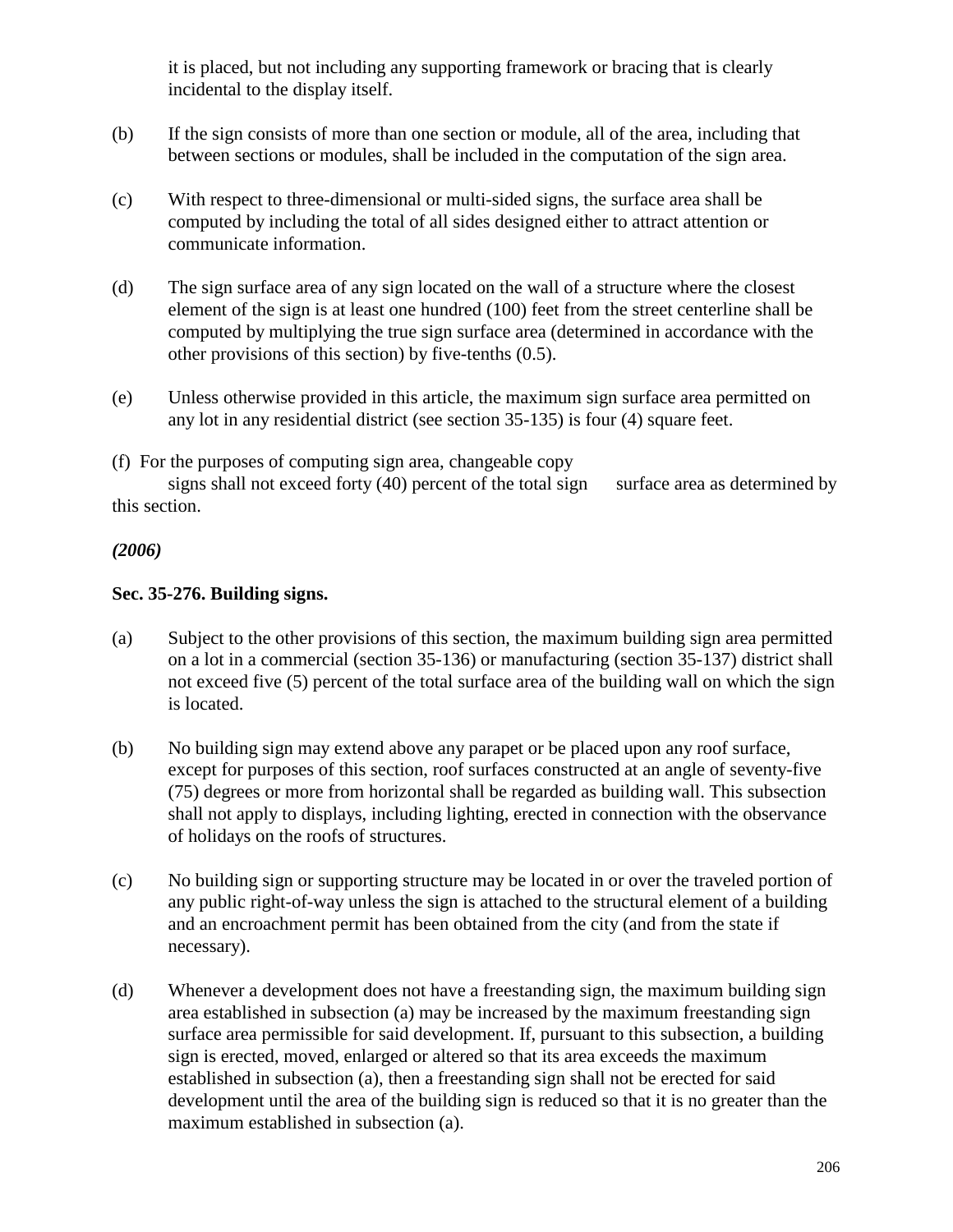## **Sec. 35-277. Freestanding signs.**

- (a) The provisions of this section shall apply to freestanding signs except for off-premises signs/outdoor advertising displays. For purposes of this section, a side of a freestanding sign is any plane or flat surface included in the calculation of the sign surface area as provided in section 35-275. For example, building signs typically have one side. Freestanding signs typically have two (2) sides (back to back) although four-sided and other multi-sided signs are also common.
- (b) Except as authorized by this subsection, a single side of a freestanding sign may not exceed five-tenths (0.5) square feet in surface area for every linear foot of street frontage along the street toward which such signs is primarily oriented, except that in no case may a single side of a freestanding sign exceed one hundred (100) square feet in surface area if the lot on which the sign is located has less than four hundred (400) feet of frontage and two hundred (200) square feet on lots with four hundred (400) or more feet of frontage.
	- (1) A single side of a freestanding sign having a height greater than twenty (25) feet and not more than fifty (50) feet may not exceed four (4) square feet in surface area for every foot of height of the sign.
	- (2) A single side of a freestanding sign having a height greater than fifty (50) feet and not more than one hundred (100) feet may not exceed six (6) square feet in surface area for every foot of height of the sign.
- (c) With respect to freestanding signs that have no discernible "side," such as spheres or other shapes not composed of flat planes, no such freestanding sign may exceed fivetenths (0.5) square feet in total surface area for every linear foot of street frontage along the street toward which such sign is primarily oriented. However, in no case may such sign exceed one hundred (100) square feet in surface area.
- (d) Freestanding signs shall observe the setback requirements set forth in section 35-184.
- (e) Except as authorized by this subsection, no part of freestanding sign may exceed a height measured from the adjacent ground level of twenty-five (25) feet in the B-4, B-5, M-1 and M-2 districts and fifteen (15) in all other districts.
	- (1) A freestanding sign may have a height no greater than one hundred (100) feet measured from the adjacent ground level in the B-4 and B-5 districts if it is located within two hundred (200) feet of an interstate right-of-way.
	- (2) A freestanding sign may have a height no greater than fifty (50) feet measured from the adjacent ground level in the B-4 and B-5 districts if it is located within eight hundred (800) feet of an interstate right-of-way except that a conditional use permit must be granted if the sign is located within eight hundred (800) feet of property having a residential zoning classification other than the A (agricultural) district.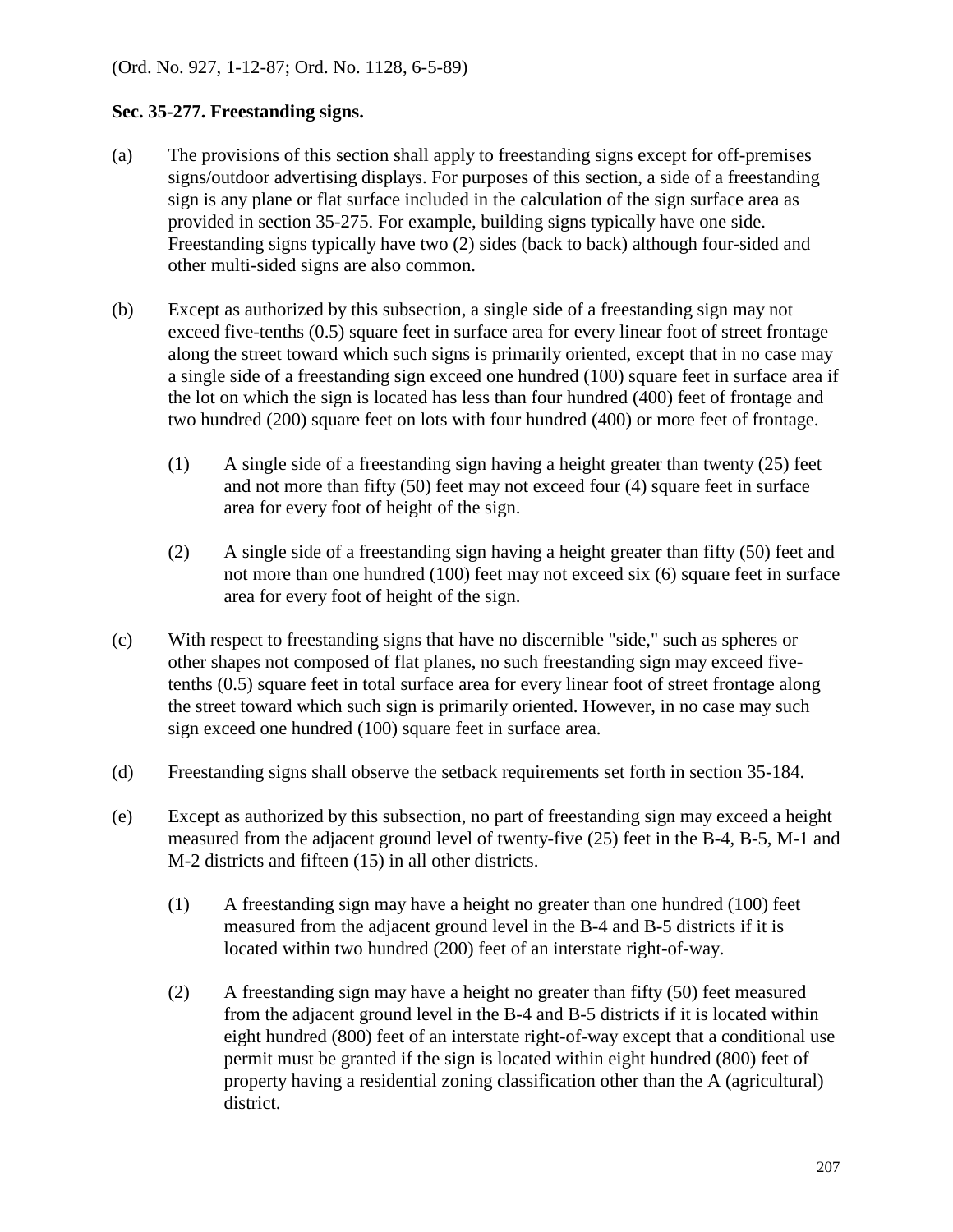- (f) Except as authorized by this subsection, no development may have more than one freestanding sign.
	- (1) If a development is located on a corner lot that has at least four hundred (400) feet of frontage on each of the two (2) intersecting public streets, then the development may have not more than one freestanding sign along each side of the development bordered by such streets.
	- (2) If a development is located on a lot that is bordered by two (2) public streets that do not intersect at the lot's boundaries (double front lot), then the development may have not more than one freestanding sign on each side of the development bordered by such streets.

(Ord. No. 927, 1-12-87; Ord. No. 1015, 2-15-88; Ord. No. 1228, 8-6-90; Ord. No. 1425, 1-10-94; Ord. No. 1454, 7-25-94; Ord. No. 1466, 10-10-94)

### **Sec. 35-278. Off-premises signs/outdoor advertising displays.**

- (a) A single side of an off-premises sign/outdoor advertising display may not exceed six hundred seventy-two (672) square feet in surface area with a maximum sign face height of fourteen (14) feet and sign face width of forty-eight (48) feet on interstate highways nor more than ninety-six (96) square feet on all other arteries. However, in no case may the total surface area of three-dimensional and multi-sided signs exceed one thousand six hundred (1,600) square feet in surface area on interstate highways nor more than one hundred ninety-two (192) square feet on all other arteries.
- (b) No off-premises sign/outdoor advertising display may be located closer to any other offpremises sign/outdoor advertising display on the same side of the highway than one thousand (1,000) feet for interstate highways and two thousand (2,000) feet for all other arteries.
- (c) Off-premises signs/outdoor advertising displays shall observe the setback requirements established for freestanding signs set forth in section 35-184.
- (d) The maximum height of an off-premises sign/outdoor advertising display shall not exceed fifty (50) feet on interstate highways nor more than twenty-five (25) feet on all other arteries measured from the average finished grade at the sign or finished grade of the highway directly adjacent to the sign, whichever is higher, to the top of the sign/display.
- (e) As provided in the table of permissible uses (use classification 27.00), no off-premises signs/outdoor advertising display (except those exempt from regulation or from permit requirements under section 35-272 or 35-273) may be located in any district other than a B-4, B-5, M-1 or M-2 district.
	- (f) No off-premises sign/outdoor advertising display may be located closer than one hundred (100) feet to any residential use or district within the same block and on the same side of the street.
	- (g) Changeable copy as defined by Sec. 35-270 shall not be allowed as part of an offpremises sign/outdoor advertising display.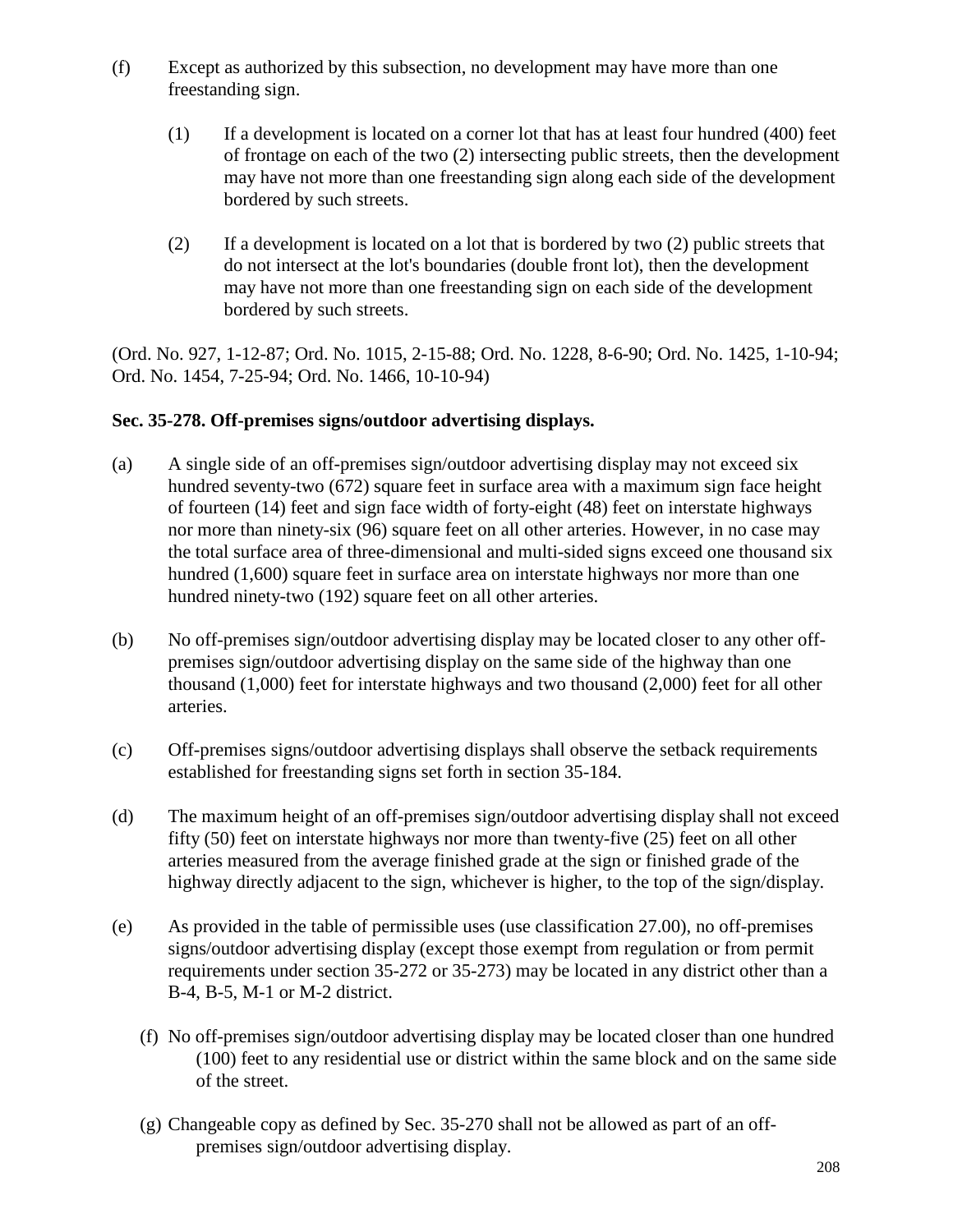(Ord. No. 927, 1-12-87; Ord. No. 1103, 2-6-89; Ord. No. 1153, 9-18-89; Ord. No. 1434, 2-28-94; Ord. No. 1604, 2-10-97); Ord. No. 2075, 12-11-06)

#### **Sec. 35-279. Subdivision and multifamily development entrance signs.**

At any entrance to a subdivision or multifamily development there may be not more than two (2) signs identifying such subdivision or development. A single side of any such sign may not exceed sixteen (16) square feet, nor may the total surface area of all such signs located at a single entrance exceed thirty-two (32) square feet. Notwithstanding the foregoing, if the entrance is located upon an arterial street and the sign is designed to complement, in its construction and location, the surrounding environment, then a conditional use permit may be granted to allow a larger area, but, in no event, shall a single side of any such sign exceed thirty-two (32) square feet or the total surface area of all such signs located at a single entrance exceed sixty-four (64) square feet.

(Ord. No. 927, 1-12-87; Ord. No. 1237, 9-24-90)

#### **Sec. 35-280. Sign illumination and signs containing lights.**

- (a) Unless otherwise prohibited by this chapter, signs may be illuminated if such illumination is in accordance with this section.
- (b) No sign within one hundred fifty (150) feet of a residential zone may be illuminated between the hours of 12:00 midnight and 6:00 a.m. unless the impact of such lighting beyond the boundaries of the lot where it is located is entirely inconsequential.
- (c) Lighting directed toward a sign shall be shielded so that it illuminates only the face of the sign and does not shine directly into a public right-of-way or residential premises.
- (d) Internally illuminated freestanding signs may not be illuminated during hours that the business or enterprise advertised by such sign is not open for business or in operation.
- (e) Subject to paragraph (g), illuminated tubing or strings of lights that outline property lines, sales areas, roof lines, doors, windows, or similar areas are prohibited.
- (f) Subject to paragraph (g), no sign may contain or be illuminated by flashing or intermittent lights or lights of changing degrees of intensity, except signs indicating the time, date or weather conditions. Changeable copy signs shall not be considered as having flashing or intermittent lights or lights of changing degrees of intensity. Changeable copy signs shall not have moving lights, including animated or scrolling advertising. If a message is changed electronically, it must be accomplished within an interval of two (2) seconds or less. Changeable copy signs must contain a default sign that will freeze the sign in one position if a malfunction occurs.
- (g) Paragraphs (e) and (f) do not apply to temporary signs erected in connection with observance of holidays.

(Ord. No. 927, 1-12-87)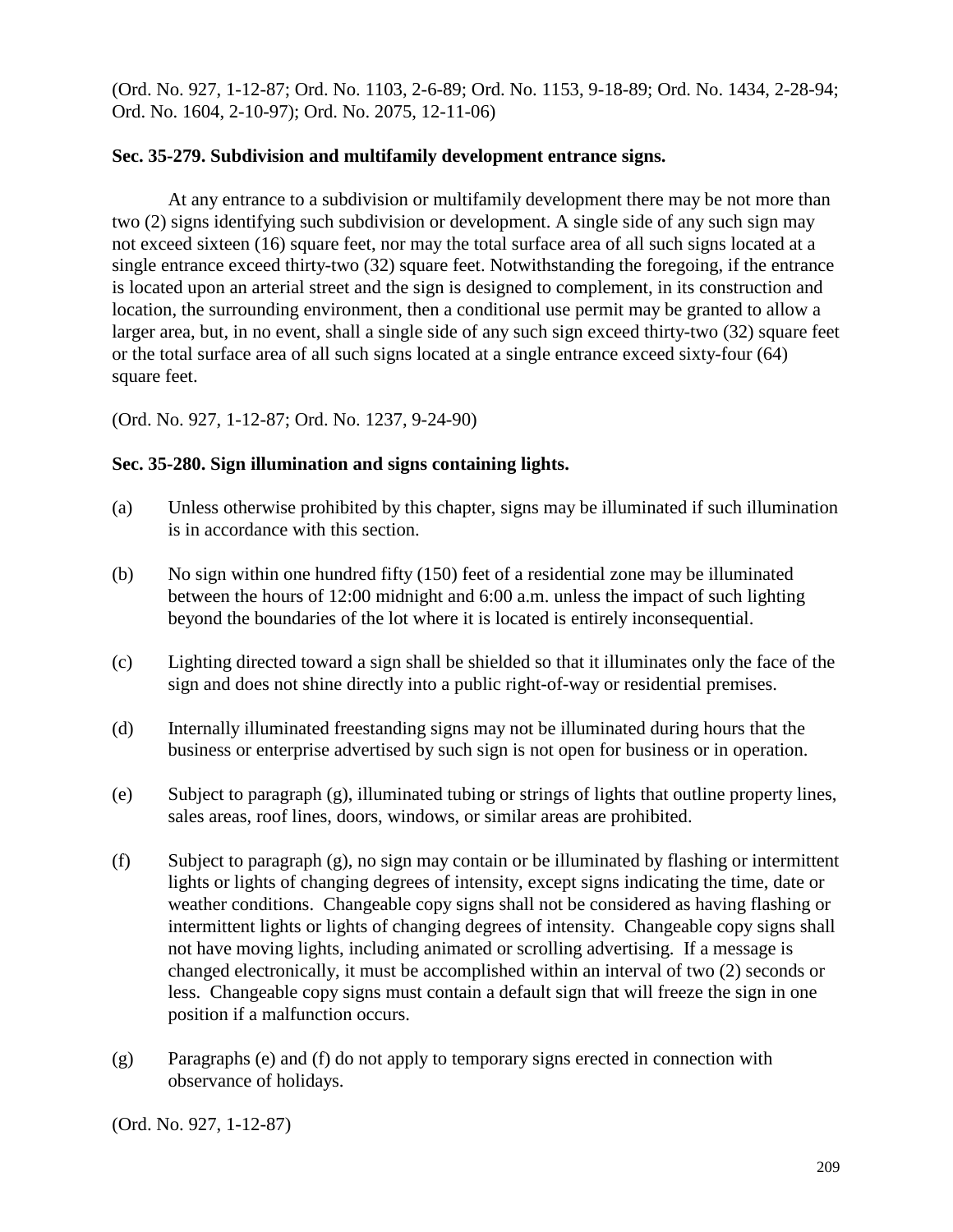#### **Sec. 35-281. Miscellaneous restrictions and prohibitions.**

- (a) No sign may be located so that it substantially interferes with the view necessary for motorists to proceed safely through intersections or to enter onto or exit from public streets or private roads.
- (b) Signs that revolve or are animated or that utilize movement or apparent movement to attract the attention of the public are prohibited with the exception of flags and/or streamers. Without limiting the foregoing, animated display boards and propellers are prohibited, but signs that only move occasionally because of wind are not prohibited if their movement (i) is not a primary design feature of the sign, and (ii) is not intended to attract attention to the sign.

The restriction of this subsection shall not apply to signs specified in section 35-272(4) or to signs indicating time, date, or weather conditions.

- (c) No sign may be erected so that by its location, color, size, shape, nature or message, it would tend to obstruct the view of or be confused with official traffic signs or other signs erected by governmental agencies.
- (d) Freestanding signs and off-premises signs/outdoor advertisement displays shall be securely fastened to the ground or to some other substantial supportive structure so that there is virtually no danger that either the sign or the supportive structure may be moved by the wind or other forces of nature and cause injury to persons or property.
- (e) V-type off-premises signs/outdoor advertising displays are prohibited. (Steel monopole signs shall be excluded from this requirement.)

(Ord. No. 927, 1-12-87; Ord. No. 1153, 9-18-89; Ord. No. 1630, 9-8-97)

### **Sec. 35-282. Signs within the medical arts district.**

Notwithstanding any other provisions of this article excepting for the provisions of section 35-281, signs in the B-6 (medical arts) district may be erected, moved, enlarged, or substantially altered pursuant to plans approved by city council. (Ord. No. 1448, 6-27-94)

#### **Sec. 35-283. Blimps and balloons.**

Blimps and balloons indicating a special commercial event such as grand openings, special sales, etc. and being located on the lot where such special happenings are to take place may be erected no more than twice in one (1) calendar year and for a period not to exceed two (2) weeks. Such blimp or balloon shall meet the following restrictions:

- (a) Not more than one (1) such balloon or blimp may be located on any lot.
- (b) Such balloon or blimp may not exceed two hundred (200) square feet in surface area. (Surface area is defined as the length times width of an inflated balloon.)
- (c) Such balloon or blimp may not be flown at a height above fifty (50) feet.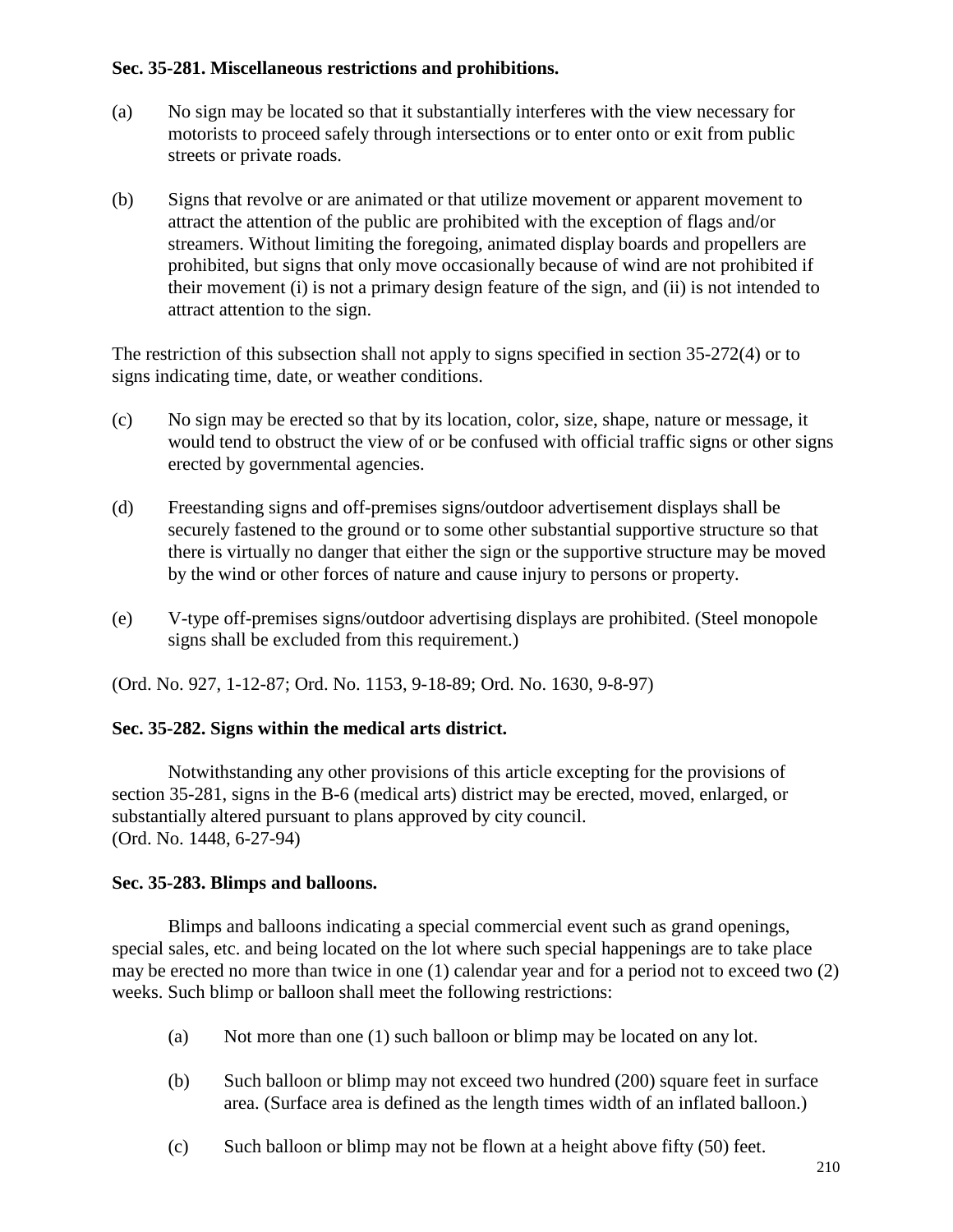- (d) Such balloon or blimp must be located a distance off any street right-of-way or public property equal to the height of said balloon or blimp or the setback as required for signs within the zoning district in which it is to be located, whichever is greater.
- (e) Non-conductive anchor line must be used between the ground and blimp.
- (f) Balloons or blimps shall not be illuminated from the interior, the ground or the air.
- (g) No third party advertising shall be allowed on such balloon or blimp.
- (h) No balloon or blimp shall be allowed in zoning districts near Interstate 95 where high-rise signs are allowed by the Land Use Ordinance.
- (i) A sign permit shall be required for the flight/erection of any balloon or blimp.
- (j) The land use administrator shall require the applicant to obtain a conditional use permit if:
	- (1) The balloon or blimp is to be tethered within one hundred (100) feet of a residential use or zoning district; or
	- (2) The balloon or blimp is of more than two (2) colors; or
	- (3) The balloon or blimp is in the shape of any animal or living creature or any part of any animal or living creature; or
	- (4) The balloon or blimp is so garish as to be a public safety hazard especially to automobile drivers; or
	- (5) The balloon or blimp does not meet the intent of the land use ordinance.

(Ord. No. 1630, 9-8-97)

### **Sec. 35-284. Flagpoles and Flags**

(a) The term flag in this subsection shall mean a piece of cloth or material of like flexibility, usually rectangular in shape, attached from one (1) or two (2) edges, of distinctive color and design, used as a symbol, decoration or advertisement. This definition includes political flags and does not include purely decorative flags erected on residential property. References to flagpole height in this subsection refer to vertical flagpoles. References to the number of flags and flag poles and flag dimensions refer to both vertical flagpoles and mast arm flagpoles [for example, staffs extending at an angle from a building].